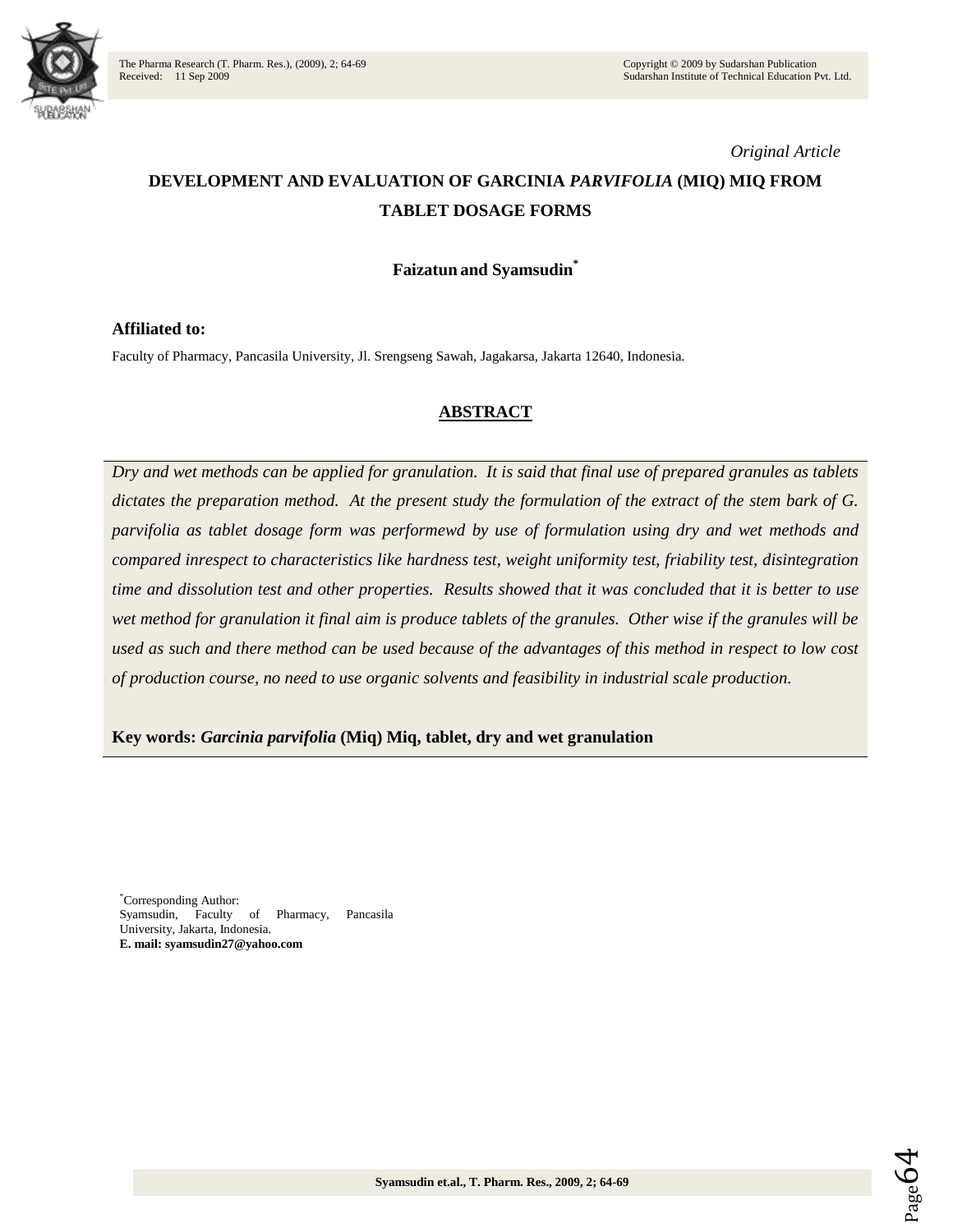

# 1.0 **INTRODUCTION**

*Garcinia parvifolia* (Miq) Miq 'local name is asam kandis, the species of *Garcinia* are found mainly in Kalimantan, Indonesia. It is a rust colored fruit with orange likely rather acid and the young leaf is sometime eaten by residen of Kalimantan as a vegetable  $\frac{1}{1}$ . The genus Garcinia, which belongs to the family Guttiferae is known to be rich in prenylated xanthones. *In vitro*  antiplasmodial of the xanthone against both drugs sensitive and resistant of *P. falciparum* and *in vivo* antiplasmodial activity against of *P. berghei 2* . In the extract acute toxicity tests with low toxicity when oral administered, while their active fractions have  $LD_{50}$  values more than 8000 mg/kg-weight. According to the classification, these compounds have low toxicity  $3$ .

In spite of their efficacy, herbal medicinal products have been widely criticized due to lack of standarization and poor-quality presentation. Standardization and formulation of traditional herbs into modern phytopharmaceuticals shall provide the solution to most of these problems of traditional medicine  $5, 6$ . In traditional medicine, the stem bark of *G. parvifolia* (Miq) Miq. is usually soaked in water and unspecified quantities of the decoction are ingested. However, to improve patient compliance and acceptance, there is need to formulate the stem bark of *G. parvifolia* (Miq) Miq., into dosage form  $\frac{7}{1}$ . When starting manufacturing of tablets with dry extract from *G. parvifolia* (Miq) Miq., the following assumptions were made: (1) the tablets would be obtained through direct pressing of the tablet mass, (2) to

compare, a series would be produced with initial granulation, (3) the tablet should be characterized by quick disintegration and high pharmaceutical availability of biologically active substances, (4) the tablets properties must be in accordance with obligatory standards also after longer time of storage.

Thus, the aim of the present study is to produce conventional tablets of the extracts of the stem bark of *G. parvifolia* (Miq) Miq for oral administration using dry and wet granulation methods to determine the more suitable method for the preparation of the tablets.

# 2.0 EXPERIMENTAL

# *2.1 Plant material and extract*

The *G. parvifolia* (Miq) Miq stem barks were sampled in May 2004 from Nang Kalis Village in West Borneo. The stem barks then were identified in the Botanical Research and Development Division Herbarium Bogoriense in West Java, a division under the Center of Biological Research and Development. The stem bark cut into pieces and dried in an oven at 40°C for 48 h. The dried stem bark was ground to a fine powder. The powder of *G. parvifolia* (Miq) Miq stem bark was transferred into a soxhlet apparatus (extractor). The finr powder (2.0 kg) was placed in a soxhlet extractor and extracted with ethanol for 18 h. The extract so obtained was concentrated to a semisolid mass using a rotary evaporator. A dry mass was obtained by adsorbing the concentrate on Aerocyl $\circledR$  and dryng the mixture at 50 $\circ$ C for 24 h.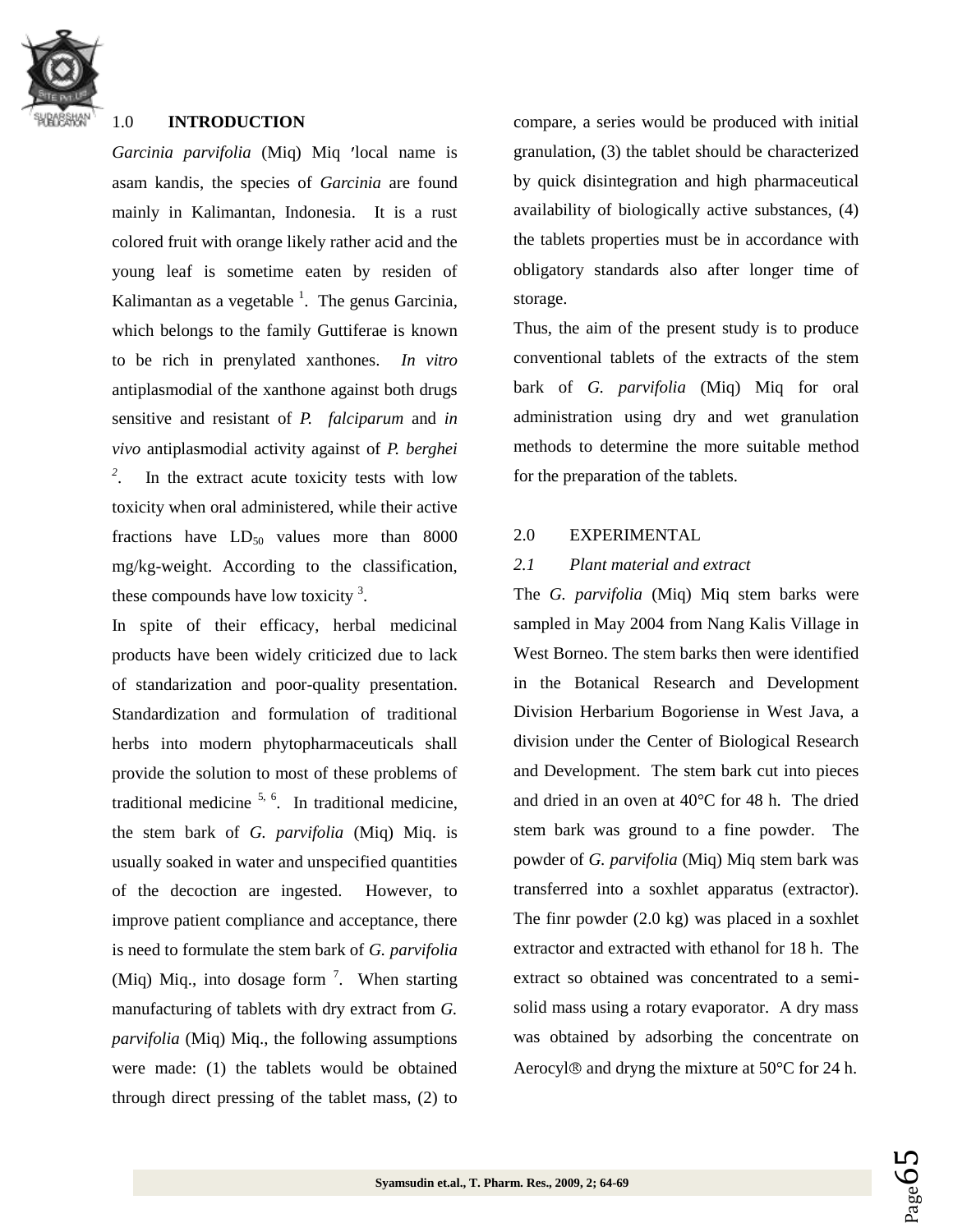

# *2.2 Phytochemicals Analysis*

The following test was performed on the ethanolic and *n*-hexane extracts of the dried, stem bark.

# *2.3 Assay of Garcinia parvifolia*

The assay procedure was carried out on both the dried, powdered and the crude ethanolic extract. These samples were used for determination of total phenolic content. The procedure used is based on the methods outlined by Folin-Ciocalteu<sup>8</sup>. The method is based on an oxidationreduction reaction in alkaline conditions, where the phenolate ion is oxidized while Folin's reagent is reduced, turning the solution blue. Many of the active components in the *G. parvifolia* (Miq) Miq stem barks, such as phenolic acids and flavonoids, have a phenolic nucleus and can be evaluated by this method. A calibration curve was built using standard aqueous solutions of phenol.

#### *2.4 Preparation of Garcinia tablets*

Garcinia tablets each containing 100 mg was prepared by conventional wet granulation and dry granulation methods. All binders were used at 2% concentration of formula. Granules were compressed into tablets of hardness 5 to 6 kg/sq.cm using Cadmach single punch tablet machine.

# *2.5 Evaluation of compressed tablets 2.5.1 Hardness test*

Five tablets were selected at random from each batch to perform this test. Monsanto hardness tester (Merck) was used to measure the hardness. Tablet was placed between spndle and anvil of the tester and the calibrated lenght adjusted to zero. The knob was then screwed to apply a diametric compression force on the tablet and the position on the calibrated lenght at which the tablet broke was recorded in kgf units. A mean hardness was calculated for each batch and thus their standard deviations and coefficient of variation and coefficient of variation were calculated.

# *2.5.2 Weight uniformity test*

Twenty tablets from each batch were selected randomly and weighed individually using a highly sensitive electronic balance (merk). Their mean weights were calculated; deviation and coefficients of variation for each batch were calculated.

#### *2.5.3 Friability test*

Erweka triabulator was used to carry out this test. Ten tablets were selected at random, dusted and weighed together using the electronic balance (merk) and then placed in the Erweka triabulator (merk). The machine was operator for 4 min at 120 rev/min and then stopped. The tablets were dusted again and reweighed. The percentage losses were calculated for each of the tablets.

#### *2.5.4 Disintegration time*

The method specified in the USP/NF (1980) was used. The machine used was (merk). Disintegration medium used was 100 mL of 0.1 N HCl maintained at temperature between 35 and

Page

66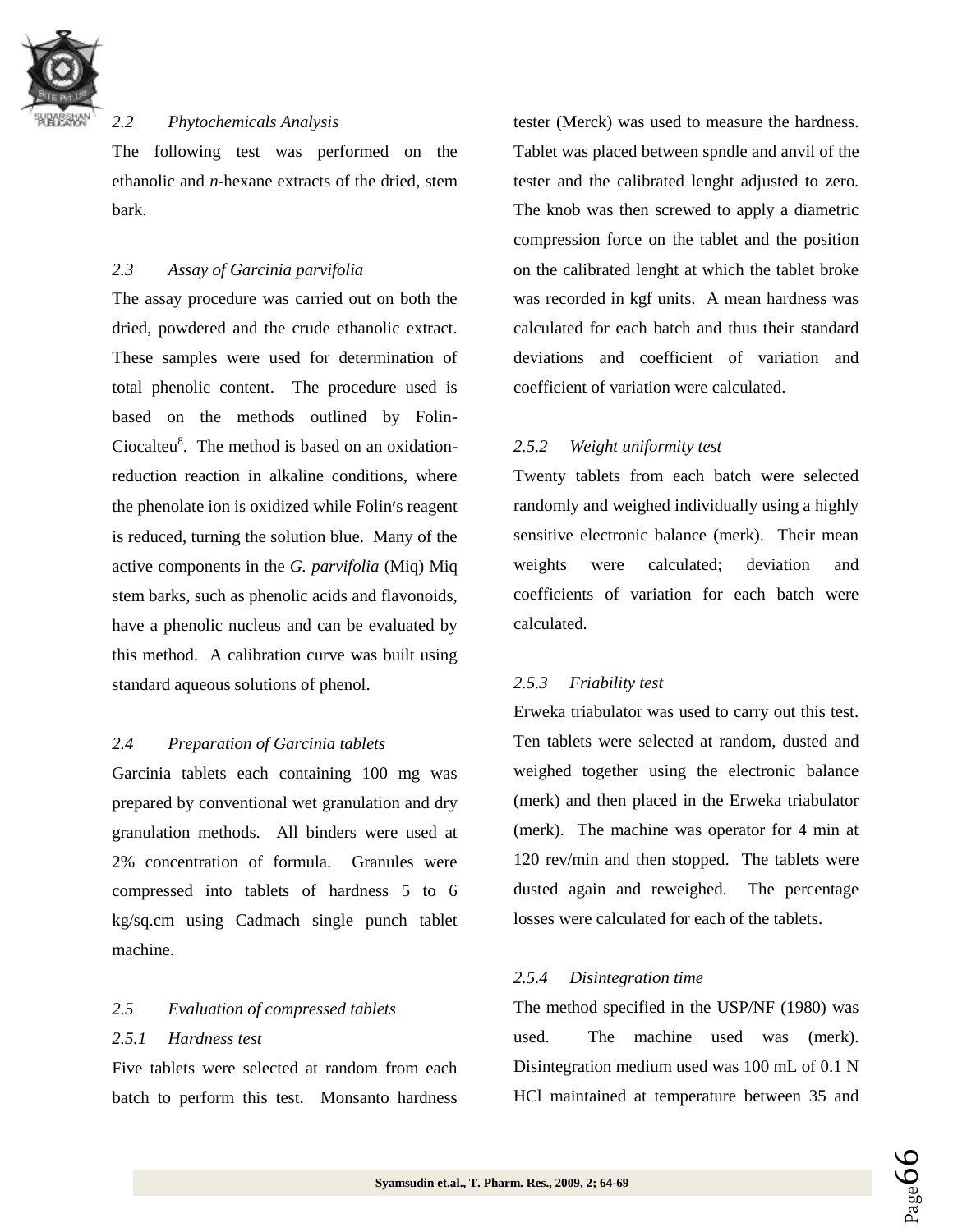

39°C throughout the experiment. Five tablets selected at random from each batch were placed one in each of the cylindrical tubes of the basket but no disc was used. The time taken for each tablet to break up into small particles and pass out through the mess was recorded. Mean disintegration time was calculated for each batch.

# **3.0 RESULT AND DISCUSSION**

The preparation of a dry extract by adsorption of liquid plant extract on inert excipient such as fumed silica has been described by Palma et al. In this, the performance some common excipients to be used as support for the extractive products,

such as lactose starch, PVP and fumed silica have been evaluated. Diluting dry extract wit strach yielded materials with poor flow properties indicating that the selection of suitable inert material for adsorption is fundamental.

The crude extracts of the stem bark of *G. parvifolia* have been reported to be highly hygroscopic liquefying at higher relative humidity. Dry extract preparations containing various concentration of Aerosil® were prepared to improve the hygroscopicity and poor flow property of the crude extract of the stem barks of *G. parvifolia* (Miq) Miq. Table 1 and 2 show formulas used in tablet evaluations produced by wet and dry granulation.

**Table 1.** Formulation of extract of *G. parvifolia* (Miq) Miq by dry granulation methods

|    | Formulation        | I(mg) | $II$ (mg) | $III$ (mg)               |
|----|--------------------|-------|-----------|--------------------------|
| 1. | dry extract        | 150   | 150       | 150                      |
| 2. | lactose            | 46,75 |           | $\overline{\phantom{a}}$ |
| 3. | CaHPO <sub>4</sub> |       | 46,75     |                          |
| 4. | corn starch        |       |           | 46,75                    |
| 5. | potato starch      |       |           |                          |
| 6. | talcum             |       | ∍         | っ                        |
| 7. | magnesium          |       |           |                          |
|    | stearat            |       |           |                          |
| 8. | polivinyl          | 3     | 3         | 3                        |
|    | pirolidon          |       |           |                          |

| Formulation |                    | I(mg)  | II(mg) | $III$ (mg) |
|-------------|--------------------|--------|--------|------------|
|             | dry extract        | 150    | 150    | 150        |
| 2.          | potato starch      | 10     | 10     | 10         |
| 3.          | mucilago amylum    | 10     | 10     | 10         |
| 4.          | potato starch      |        |        |            |
|             | talcum             |        |        |            |
| 6.          | magnesium stearat  |        |        |            |
|             | lactose            |        | 2      |            |
| 8.          | corn starch        |        |        |            |
| 9.          | CaHPO <sub>4</sub> | 231,33 |        |            |
|             |                    |        | 231,33 |            |
|             |                    |        |        | 231,33     |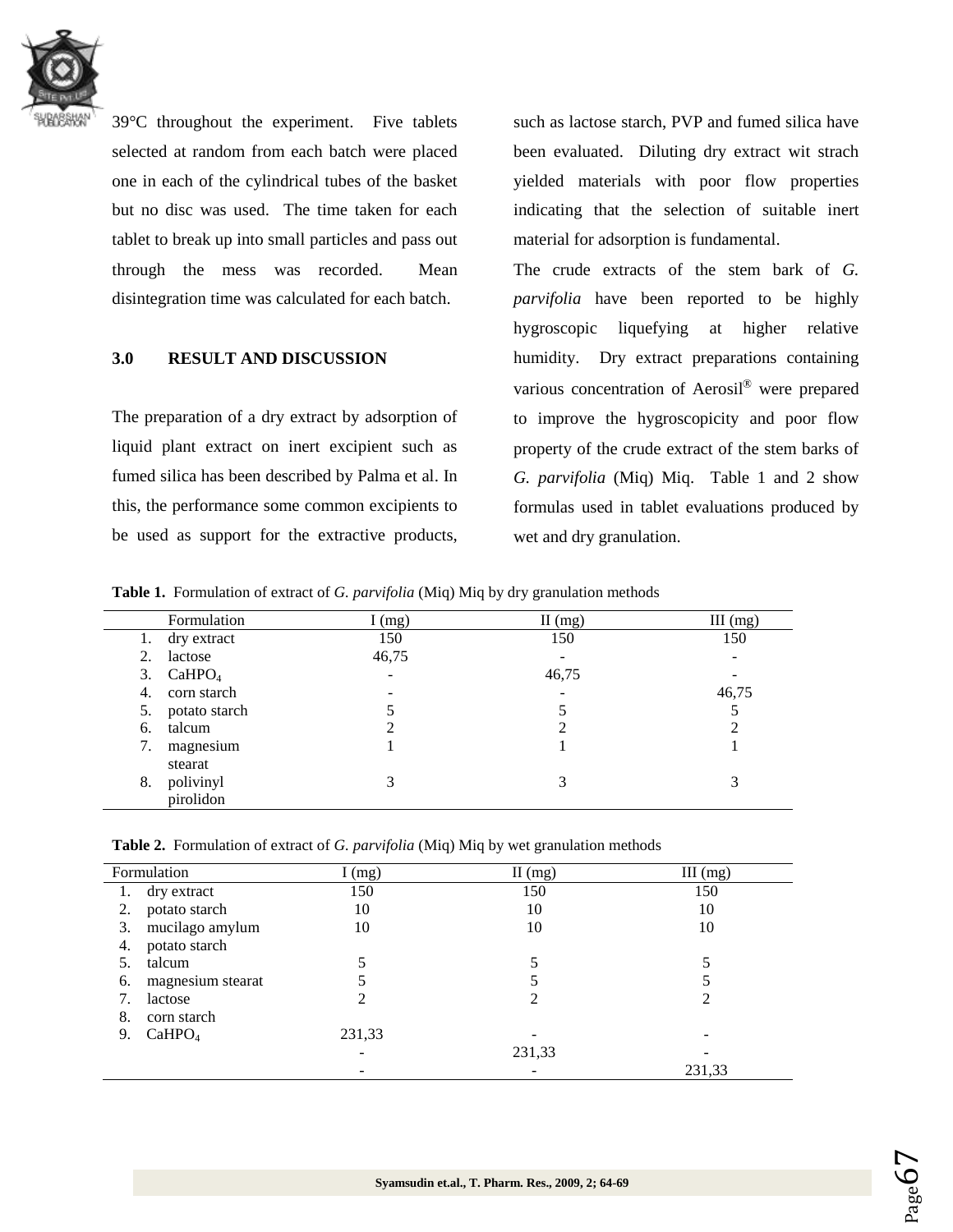

The mechanical properties of pharmaceutical tablets are important test for pharmaceutical tablet that often form part of manufacture's own specification which are quantifiable by the hardness test, weight uniformity test, friability test, disintegration time and dissolution test of the tablets. Based on Table 3, using dry granulation method, formula I and II meet the current tablet requirements, while the tablet from formula III has shorter time of pulverization because the friability and the hardness of the tablets don't meet the current requirements. Using wet granulation, the tablets from formula I and III meet the requirements whereas those from formula II don't meet the requirements in terms of friability and hardness. The phenol content in the tablets produced by wet granulation is higher that those produced by dry granulation. The highest phenol content (2.03%) was found in the tablets of wet granulation formula III.

**Table 3.** Evaluation tablet dosage forms by dry and wet granulation methods

|                           | dry granulation methods |         | wet granulation method |        |        |        |
|---------------------------|-------------------------|---------|------------------------|--------|--------|--------|
|                           |                         | П       | III                    |        | П      | Ш      |
| compressibility (%)       | 13,3                    | 12,8    | 14,71                  | 13,79  | 12,69  | 11,36  |
| friability $(\%)$         | 0,98                    | 0,93    | 9,39                   | 0,81   | 5,76   | 0,65   |
| weight uniformity (mg)    | 502                     | 504     | 507                    | 472    | 483    | 507    |
| mean disintegration time. | 10'41''                 | 14'41'' | 5'17''                 | 8'16'' | 1'14'' | 4'24'' |
| mean tablet hardness      | $\overline{4}$          | 5,1     | 1                      | 4,8    | 2,6    | 4,5    |
| (Kgf)                     |                         |         |                        |        |        |        |
| assay of phenolic content | 1,027                   | 1,029   | 1,028                  | 2,01   | 1,39   | 2,03   |
| (% )                      |                         |         |                        |        |        |        |

Dry plant extracts usualy lack good flow properties to be processed by direct compression. In addition, because the active components of the extracts are diluted by coextracted substances, high dosages are required. This is in conflict with the limited proportion in which the extracts can be incorporated into the final mixture for tablet compression. Numerous reports have addresed techniques used to solve these problems, such as wet granulation with non-aqueous solvents and selection of suitable excipients for the formulation of dry extracts in direct compression tablets. The analyses shown that the most influent factor on the granulation process for the formulation used in this study was the water addition methods. This is likely to be due to larger droplet sizes from pouring the water resulting in larger granule size, compared with dry and wet granulation. To conclude, the evaluation of granulations properties can be used as important tool to predict